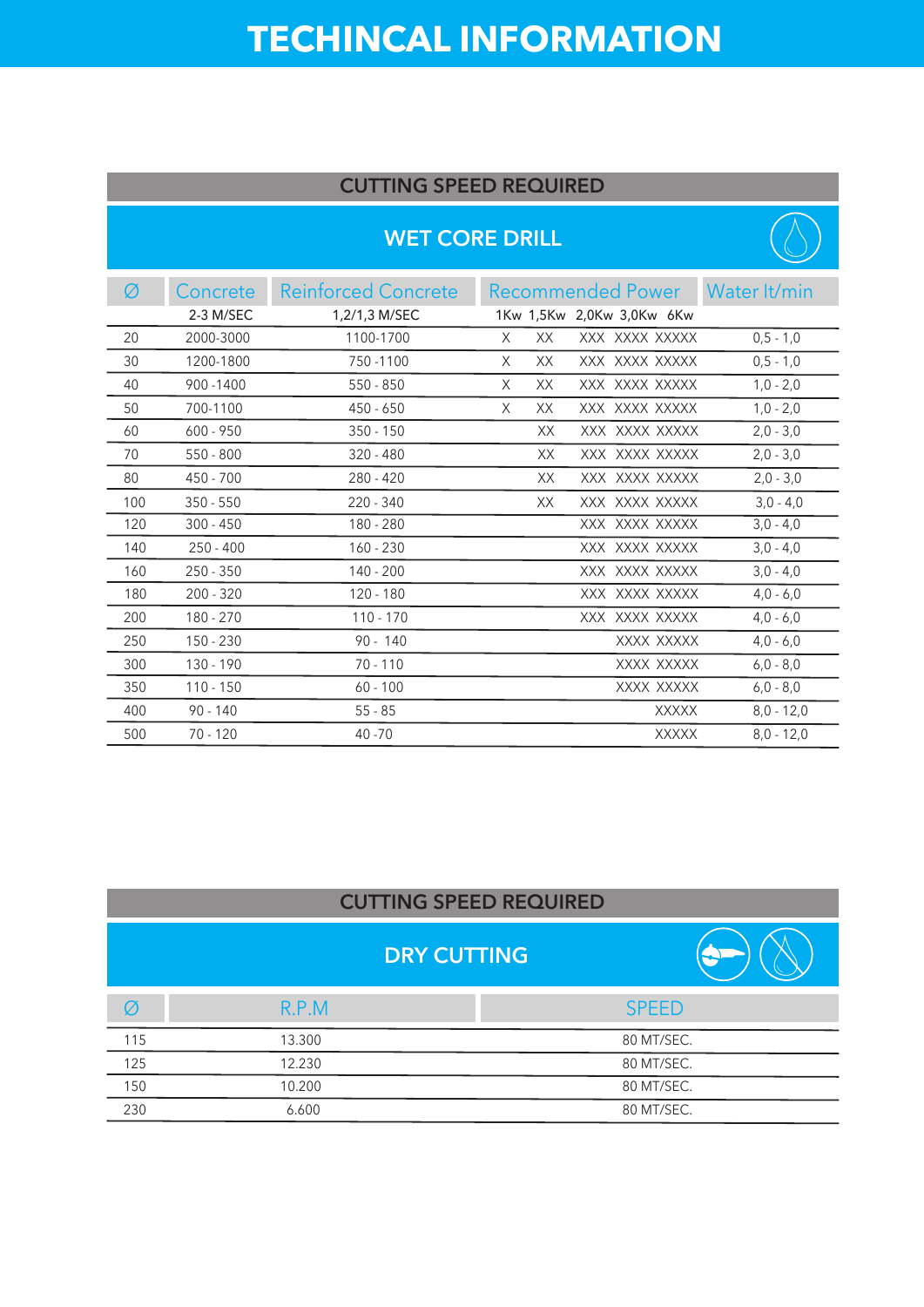# **TECHINCAL INFORMATION**

#### **CUTTING SPEED REQUIRED**

#### **WET CORE DRILL - MASONRY SAW**

| Ø    | <b>PRM Soft</b> | <b>PRM Hard</b> | <b>DEPTH Soft</b> | <b>DEPTH Hard</b> |
|------|-----------------|-----------------|-------------------|-------------------|
|      | 50MT/SEC.       | 30MT/SEC.       | 50MT/SEC.         | 30MT/SEC          |
| 250  | 3820            | 2670            | 40 mm             | $20 \, \text{mm}$ |
| 300  | 3180            | 2230            | 60 mm             | 30 mm             |
| 350  | 2730            | 1910            | 70 mm             | 35 mm             |
| 400  | 2390            | 1670            | 80 mm             | 40 mm             |
| 450  | 2120            | 1490            | 90 mm             | 45 mm             |
| 500  | 1910            | 1340            | 100 mm            | 50 mm             |
| 600  | 1590            | 1110            | 120 mm            | 60 mm             |
| 650  | 1470            | 1030            | 130 mm            | 65 mm             |
| 700  | 1360            | 960             | 140 mm            | 70 mm             |
| 750  | 1270            | 890             | 150 mm            | 75 mm             |
| 800  | 1190            | 840             | 160 mm            | 80 mm             |
| 900  | 1060            | 740             | 180 mm            | 90 mm             |
| 1000 | 960             | 670             | 200 mm            | 100 mm            |

#### **CUTTING SPEED REQUIRED**

L,

### **WET CORE DRILL - JOINT CUTTER**